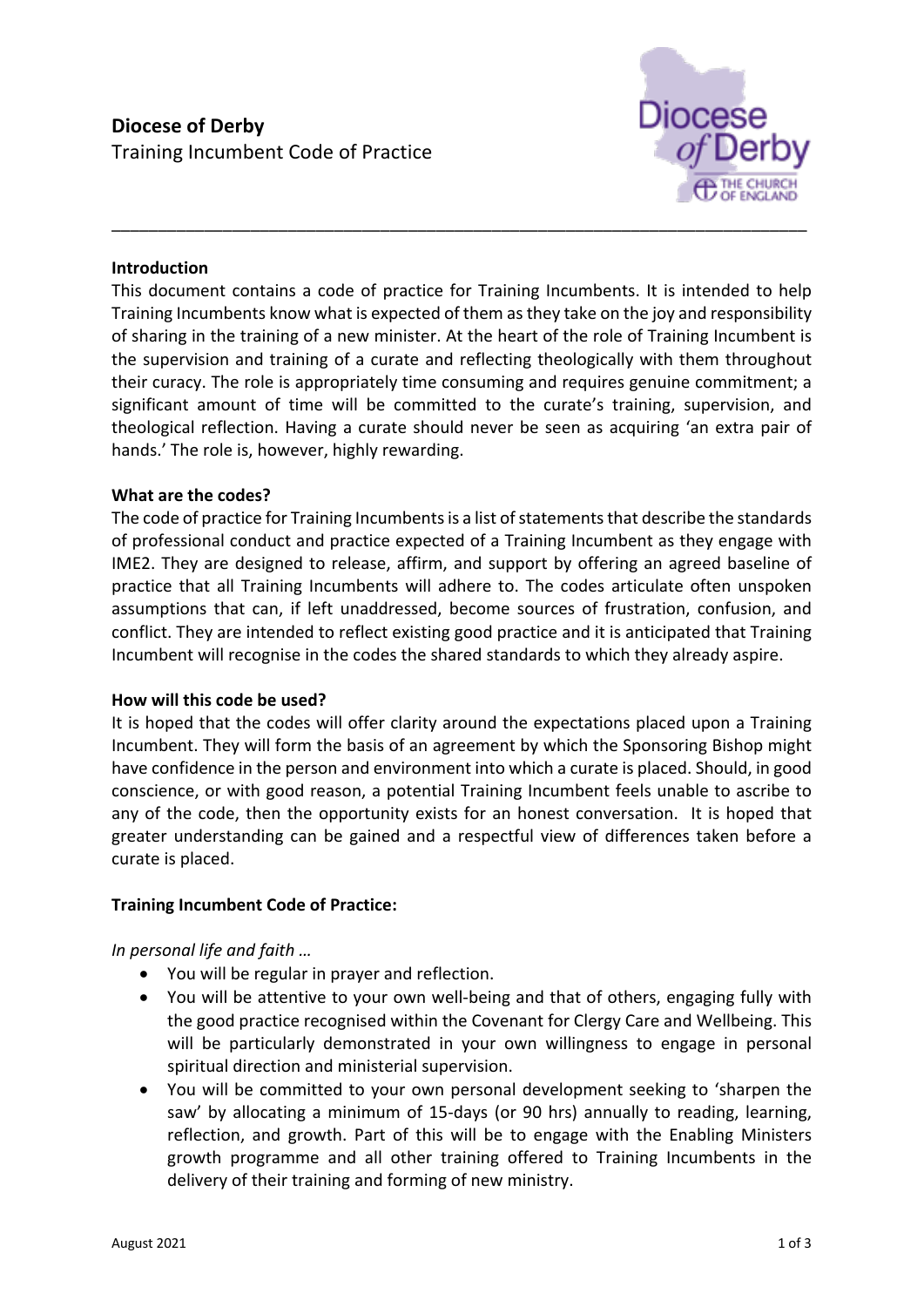*In Public ministry …*

- You will positivity support the communication around and delivery of the Diocesan vision.
- You will show strong commitment to engaging in the wider life of the diocese in all its forms (synods, chapters, deanery initiatives, etc), modelling to those around you the value of collegial ministry, support, and mutual responsibility.
- You will be committed to giving your continued assent to the five guiding principles and seeking a mutual flourishing of all expressions of ministry.

# *In Leadership in context …*

- You will commit to leading those in your care in outward facing community engaging mission and ministry.
- You will model strategic, reflective, theological thinking in parish leadership.
- You will seek to promote and develop lay and ordained vocation and will foster a community where whole life discipleship is taken seriously.
- You will be particularly aware of developing underrepresented groups in ministry and leadership.
- You will demonstrate practical commitment to the development of collaborative leadership and ministry, using your own ministry as a key lever in enabling others to discover and engage in their vocational calling both within and beyond the church.
- You will be alert to new opportunities for growth and be faithful in taking appropriate risk in exploring new ways to grow and express the church releasing and enabling others to do the same.

# *In relation to your curate …*

- You will make time to have regular supervision sessions with the curate.
- You will have the ability to help the curate in the process of integrating her/his theological studies with ministerial experience.
- You will treat your curate with respect as a fellow minister and sister/brother in Christ, protecting their personal, spiritual, and professional space.
- You will ensure that the developmental needs of the curate in your care is a key priority of your ministry. This will place a significant demand upon you to ensure that sufficient time and opportunity is given to pray, train and reflect together.
- You will prioritise the curate's participation in IME2 core training, placements, etc.
- You will complete all reports and evaluations asked of you in a timely and diligent manner.
- You will regularly review the working agreement and amend it in collaboration with the Ordained Ministries Development Officer so that it most accurately reflects mutual commitments and expectations.